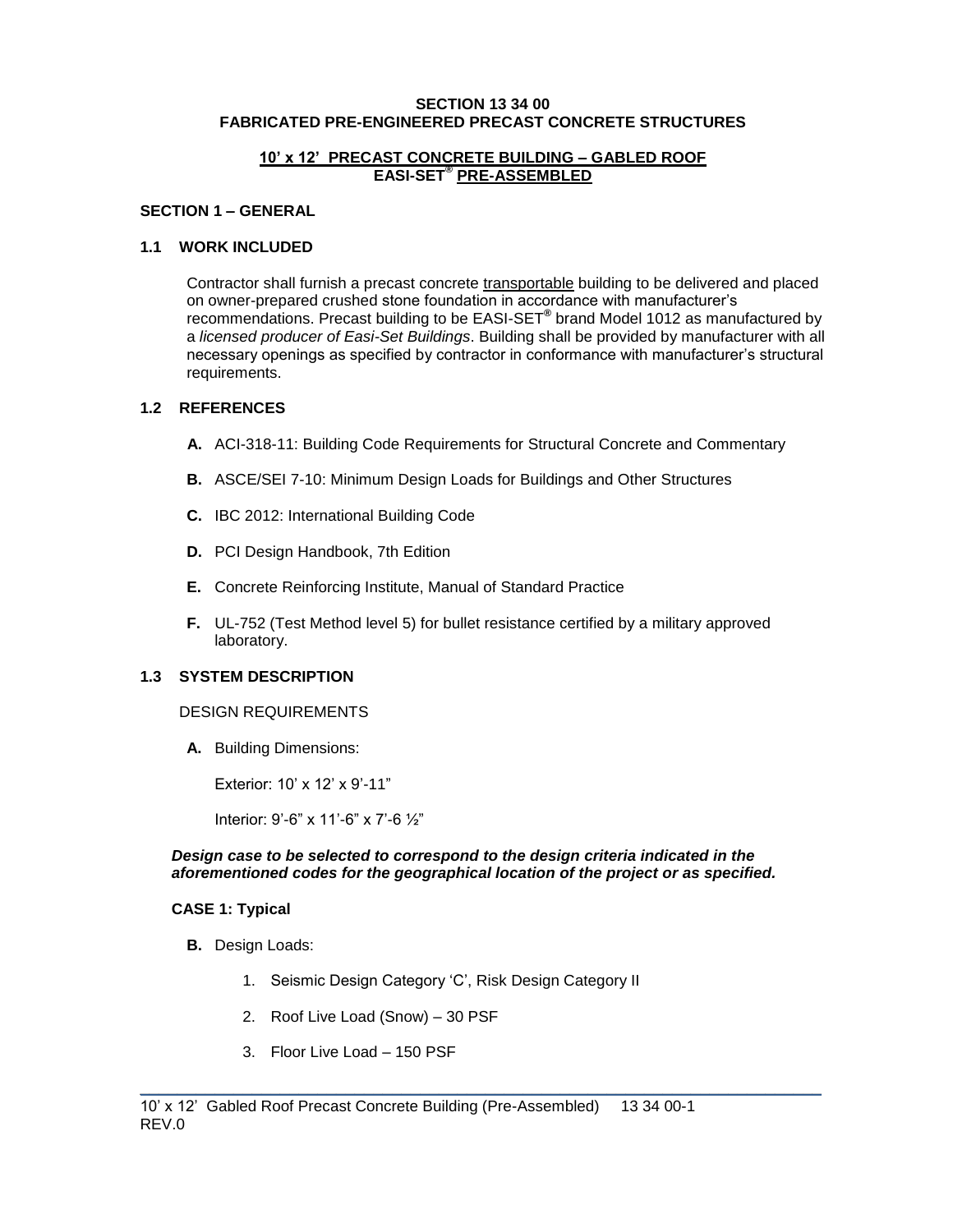### 4. Wind Loading\* – 115 MPH

\*Design loads relate to precast components only, not accessories (i.e. doors, windows, vents, etc.)

### **CASE 2: Heavy**

- **C.** Design Loads:
	- 1. Seismic Design Category 'D', Risk Design Category III
	- 2. Roof Live Load (Snow) 60 PSF
	- 3. Floor Live Load 250 PSF
	- 4. Wind Loading\* 165 MPH

\*Design loads relate to precast components only, not accessories (i.e. doors, windows, vents, etc.)

- **D.** Roof: Roof panel shall slope approximately 24" from left to right in the 12' direction. The roof shall extend a minimum of 6" beyond the wall panel all around. An optional turndown feature is available where the design extends ½" below the top edge of the wall panels to further prevent water migration into the building along top of wall panels. Available with broom finish or top surface applied finishes
- **E.** Roof, floor, and wall panels must each be produced as single component monolithic panels. No roof, floor, or vertical wall joints will be allowed, except at corners, peak of the roof and along perimeter. Wall panels shall be set on top of floor panel.
- **F.** Floor panel must have  $\frac{1}{2}$ " step-down around the entire perimeter to prevent water migration into the building along the bottom of wall panels.

# **1.4 SUBMITTALS**

- A. Engineering calculations that are designed and sealed by a professional engineer, licensed to practice in the state where the project is located, shall be submitted for approval.
- B. Manufacturers' product literature shall be provided for any plumbing, electrical, and miscellaneous installed fixtures demonstrating compliance with these specifications.

### **1.5 QUALITY ASSURANCE**

- **A.** The precast concrete building producer shall be a plant-certified member of either the National Precast Concrete Association (NPCA), The Precast/Prestressed Concrete Institute (PCI), or equal.
- **B.** The precast concrete building producer shall demonstrate product knowledge and must have a minimum of 5 years experience manufacturing and setting precast concrete.
- **C.** The manufacturer must be a licensed producer of Easi-Set Buildings
- **D.** No alternate building designs to the pre-engineered EASI-SET**®** building will be allowed unless pre-approved by the owner 10 days prior to the bid date.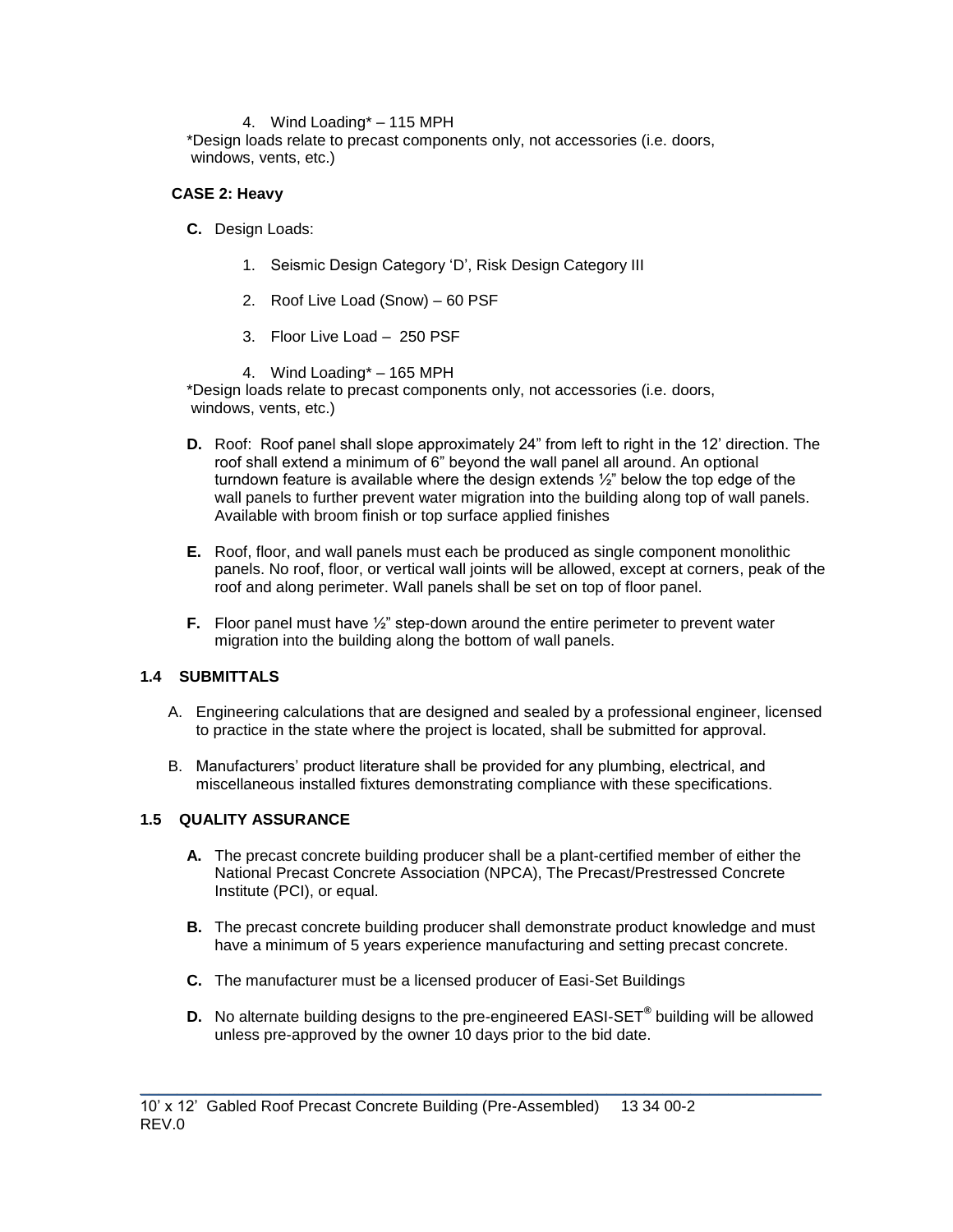# **SECTION 2 – PRODUCTS**

# **2.1 MATERIALS**

- **A.** Concrete: Steel-reinforced, 5000 PSI minimum 28-day compressive strength, airentrained (ASTM C260).
- **B.** Reinforcing Steel: ASTM A615, grade 60 unless otherwise specified. Welded Wire Fabric: ASTM 185, Grade 65
- **C.** Post-tensioning Strand: 41K Polystrand CP50, ½" 270 KSI Seven-Wire strand, enclosed within a greased plastic sheath (ASTM A416). Roof and floor each shall be posttensioned by a proprietary, second generation design using a single, continuous tendon. Said tendon is placed in the concrete slab to form a perimeter loop starting from one corner of the slab to a point where the cable entered the slab. The tendon then turns 90 degrees and follows the cable member(s) in the periphery to a point midway along the "X" axis of the concrete building panel and then turns 90 degrees along the "Y" axis of the concrete building panel. This bisects the concrete building panel and crosses the opposite parallel portion of the cable member and exits from an adjacent side of the concrete building panel. This creates a cable pattern with no less than 2.5 parallel cables in any direction. To ensure a watertight design, no alternate methods shall be substituted for the post-tensioning.
- **D.** Sealant: All joints between panels shall be caulked on the exterior and interior surface of the joints. Caulking shall be DOW CORNING 790 silicone sealant or equal. Exterior caulk reveal to be 3/8"x 3/4" deep so that sides of the joint are parallel for proper caulk adhesion. Back of the joint to be taped with bond breaking tape to ensure adhesion of caulk to parallel sides of joint and not the back.
- **E.** Vents: Two screened aluminum vents to be cast in rear wall. Vents shall be SUNVENT INDUSTRIES Model FL-164 or equal.
- **F.** Panel Connections: Roof-to-wall connections (at eaves) shall be securely fastened together utilizing cast-in carbon steel embeds complying with ASTM A36 and welded in conformance with AWS, Structural Welding Code. All other panel connections shall be securely fastened together with 3/8" thick steel brackets. Steel is to be of structural quality, hot-rolled carbon complying with ASTM A36 and hot dipped galvanized after fabrication. All fasteners to be ½" diameter bolts complying with ASTM A325 for carbon steel bolts. Cast-in anchors used for panel connections to be Dayton-Superior F-63 coil inserts, or equal. All inserts for corner connections must be secured directly to form before casting panels. No floating-in of connection inserts shall be allowed.

# **2.2 ACCESSORIES**

**A. Doors and Frames**: Shall comply with Steel Door Institute "Recommended Specifications for Standard Steel Doors and Frames" (SDI-100) and as herein specified. All door and frame galvanizing shall be in accordance with ASTM A924 and A653, A60 minimum coating thickness.

\_\_\_\_\_\_\_\_\_\_\_\_\_\_\_\_\_\_\_\_\_\_\_\_\_\_\_\_\_\_\_\_\_\_\_\_\_\_\_\_\_\_\_\_\_\_\_\_\_\_\_\_\_\_\_\_\_\_\_\_\_\_\_\_\_\_\_\_\_\_\_\_\_

1. The buildings shall be equipped with double 3'-0" x 6'-8" x 1-3/4" thick insulated, 18 gauge, metal doors with 16-gauge frames (to meet wall thickness). Doors to have flush top cap. 12 gauge flat astragals shall be applied to the active leaf to protect against the elements or forced opening. Doors and frames shall be factory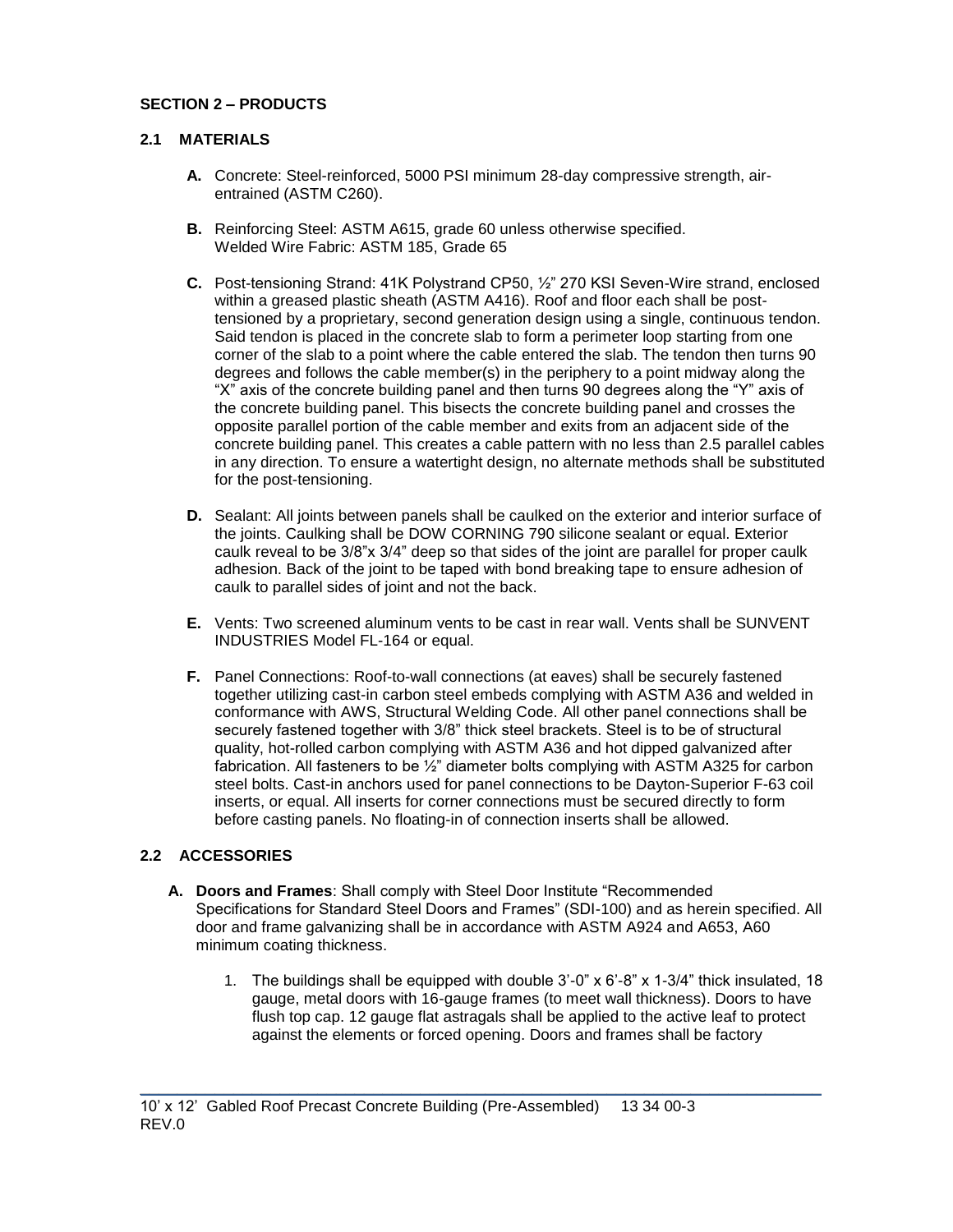bonderized and painted with one coat of rust inhibitive primer and one finish coat of enamel paint; color to be BOLT BROWN unless specified otherwise.

2. Doors and frames shall meet SDI standard Level 2, 1¾" heavy duty. *Approved manufacturers: Republic, Steelcraft, Ceco, Black Mountain, Pioneer, Curries, Mesker, MPI, Door components or equal Approved distributor: Integrated Entry Systems*

### **B. Door Hardware**:

**1. Pull Handle**: Shall meet requirements of ANSI A156.2. Shall be thru bolt attached and constructed of a minimum ¾" diameter stainless pull handle sized 8" center to center with a stainless backer plate, minimum 0.053" on both sides. *Approved manufacturers: Design Hardware, Don-Jo, or equal*

**2. Hinges**: Shall comply with ANSI A156.1 and be of the ball bearing, non-removable pin type (3 per door minimum). Hinges shall be  $4\frac{1}{2}$  x  $4\frac{1}{2}$  US26D (652) brushed chrome finish. Manufacturer shall provide a lifetime limited warranty. *Approved manufacturers: Design Hardware, or equal*

**3. Deadbolt**: Commercial Grade Deadbolt conforming to ANSI 156.5 furnished with a 2  $\frac{1}{4}$ " face plate and a 1" projecting deadbolt with hardened steel pins. Dead bolts shall be UL and ADA approved. Finish shall be US26D (626) brushed chrome finish. Manufacturer shall provide a lifetime limited warranty. *Approved manufacturers: Design Hardware, Dorma, or equal*

**4. Surface Bolt**: 8" Surface bolt UL listed. Finish US26D (626) brushed chrome finish. (2 per inactive leaf) *Approved manufacturers: Don-Jo, Design Hardware, or equal*

**6. Threshold**: Bumper Seal type threshold with a maximum 1" rise to prevent water intrusion. Thresholds shall be approved for UL 10B suitable for use with fire doors rated up to three hours.

*Approved manufacturers: National Guard Products or equal* 

**7. Overhead Door Holder**: Heavy duty surface mounted hold open device with hold open/stop angle of 85 to 110 degrees. Construction shall be stainless steel. Finish US32D (630) satin stainless steel finish. *Approved manufacturers: ABH, Rockwood, or equal*

**8. Drip Cap**: Aluminum drip cap with minimum projection of 2 ½" shall be furnished. *Approved Manufacturers: Design Hardware, National Guard Products, or equal*

**9. Door Stop**: ANSI 156.16 approved wall mounted door stop with keeper constructed of a corrosion resistant cast brass material. Finish US26D (626) brushed chrome finish. *Approved manufacturers: Don-Jo, Rockwood, or equal*

# **2.3 FINISHES**

- **A.** Interior of Building: Smooth form finish on all interior panel surfaces unless exterior finish is produced using a form liner, then smooth hand-troweled finish.
- **B.** Exterior of Building: (Standard) Architectural precast concrete brick finish: Finish must be imprinted in top face of panel while in form using an open grid impression tool similar to EASI-BRICK**®** . Finished brick size shall be 2 3/8" x 7 5/8" with vertical steel float or light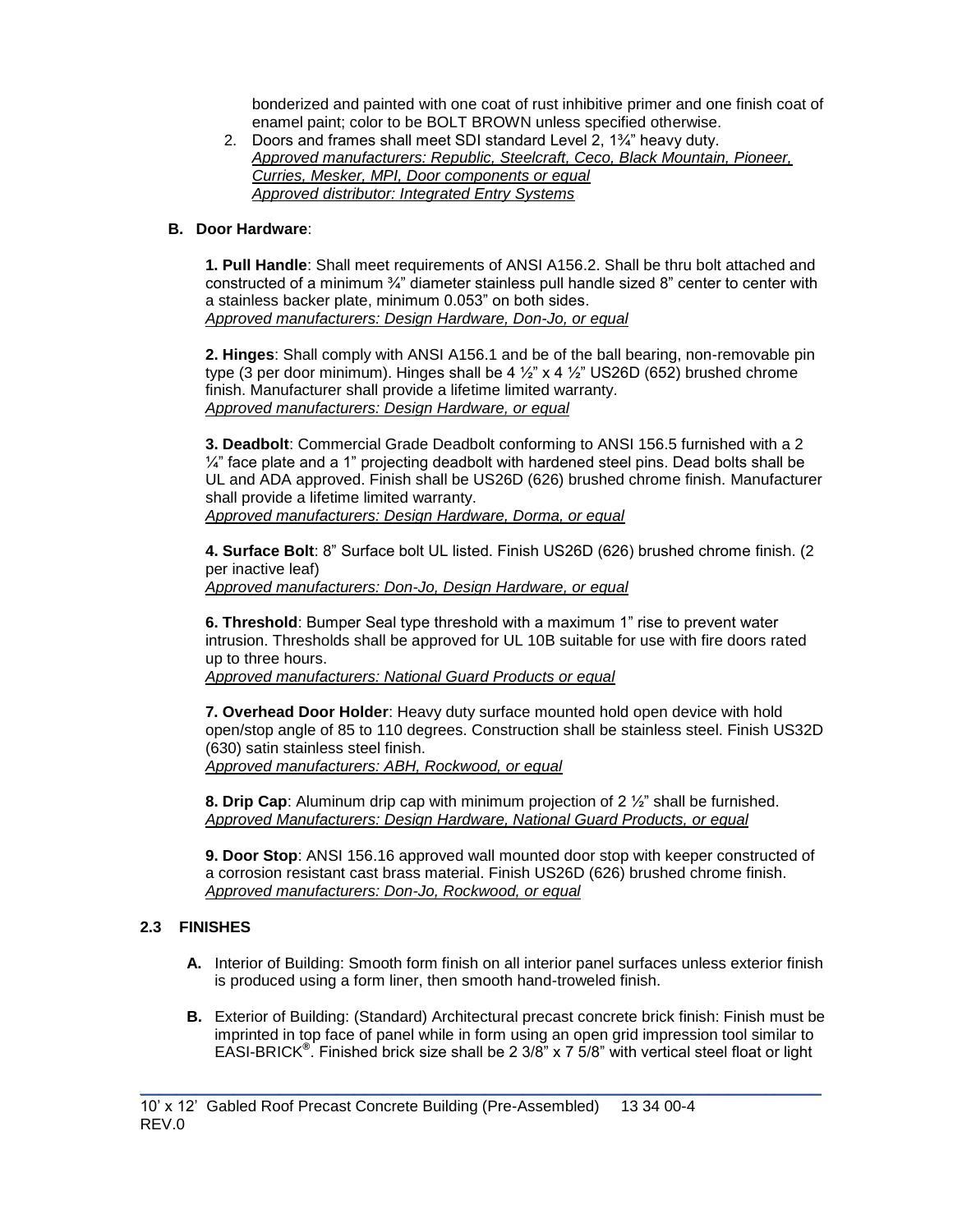broom finish. Joints between each brick must be 3/8" wide x 3/8" deep. Back of joint shall be concave to simulate a hand-tooled joint. Each brick face shall be coated with the following water-based acrylic, water repellent penetrating concrete stain: 1) Canyon Tone stain by United Coatings, 2) Sherwin Williams (H&C concrete stain) or equal. Stain shall be applied per manufacturer's recommendation. Joints shall be kept substantially free of stain to maintain a gray concrete color. Stain color shall be BRICK RED unless specified otherwise.

- **C.** Exterior of Building (Option #1): Washed brown riverstone applied-aggregate finish on all exterior wall surfaces. Aggregate must be seeded into top of panel while in form, chemically retarded, and high-pressure washed to expose the aggregate to a depth of 1/8".
- **D.** Exterior of Building (Option #2): Additional finishes are available and will vary by local producer.

# **SECTION 3 – EXECUTION**

### **3.1 SITE PREPARATION** (**MANUFACTURER'S RECOMMENDATION**)

Work under this section relates to placement of the building by Easi-Set licensed producer on the customer's prepared foundation and site.

- **A.** EASI-SET**®** building shall bear fully on a crushed stone base that is at least two feet larger than the length and width of building.
- **B.** Stone shall be a minimum of 4" thick and down to firm subgrade. The vertical soil capacity under stone shall be compacted to have minimum bearing of 1,500 pounds per square foot. Stone shall be  $3/8$ " or smaller and must be screeded level within  $\frac{1}{4}$ " in both directions. Stone shall be placed within a perimeter form with flat and level top edge for screeding. Forming material shall remain around stone until after the building is set.
- **C.** The crushed stone base shall be kept within the confines of the soil or perimeter form. Do not allow the base to become unconfined so that it may wash, erode, or otherwise be undermined.

### *OR*

If building is placed on pavement or a concrete slab, substrate below pavement or slab must have a vertical soil capacity of 1,500 pounds per square foot. Ensure bearing surface for building is flat and level. As required, place adequate material (stone or sand) to 1" above highest point of area where building will be placed and at least 1'-0" wide all around the building footprint. Retain stone or sand with a perimeter form to prevent the material from washing out.

**D.** Provide positive drainage for the fill, pad or slab as required.

## **3.2 SITE ACCESS**

Contractor must provide a level, unobstructed area large enough for a crane and a tractortrailer to park adjacent to the pad. Crane must be able to place outriggers within 5'-0" of edge of pad; truck and crane must be able to get side by side under their own power. No overhead lines may be within 75' radius of center of pad. Firm roadbed with turns that allow 65' lowbed